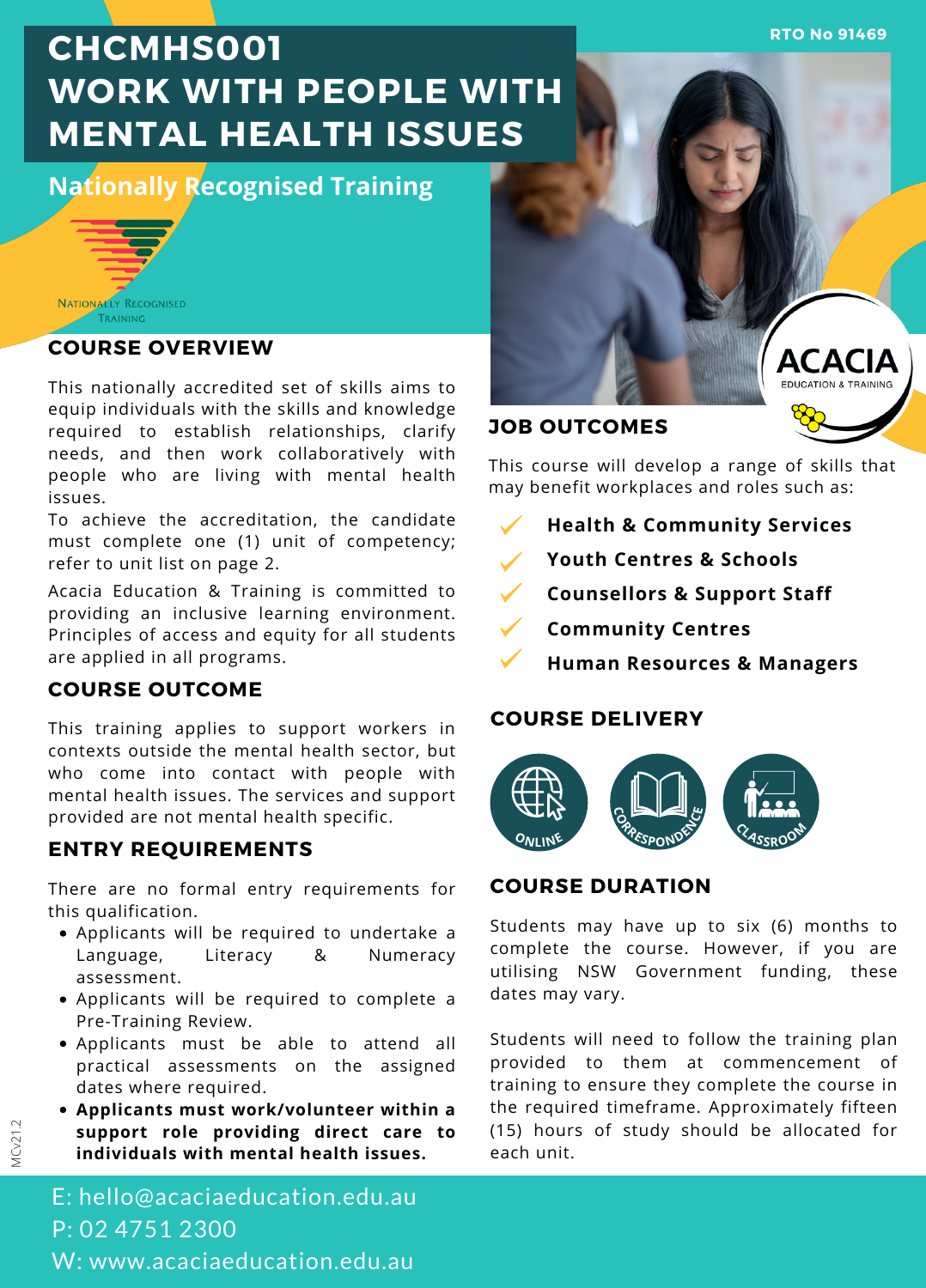# **ESSENTIAL SKILLS FOR THE WORKPLACE**



## **UNITS OF COMPETENCY**

Below are the units of competency required for this course.

#### **UNIT DESCRIPTION UNIT CODE**

Work with people with mental health issues CHCMHS001

#### **UNIT OVERVIEW**

#### **CHCMHS001 - Work with people with mental health issues**

This unit describes the skills and knowledge required to establish relationships, clarify needs, and then work collaboratively with people who are living with mental health issues.

This unit covers the following elements:

- Establish respectful relationships with people with mental health issues
- Determine the needs of people with mental health issues
- Work with people with mental health issues to meet aspirations and needs

*Knowledge Evidence examples: Knowledge of the legal and ethical considerations (international, national, state/territory, local) when working with people with mental health issues, and how these are applied in organisations and individual practice, including children in the workplace, discrimination, duty of care and work role boundaries; values and principles of the mental health sector; appropriate responses to changes in mental health, mental distress and crisis.*

*Performance Evidence examples: Students will be required to show evidence of the ability to have worked with at least 3 people with mental health issues in ways that support individual empowerment and recovery through:*

- *the use of communication techniques*
- *provision of adaptation of services to meet particular needs.*

*Skills must have been demonstrated in the workplace or in a simulated environment that reflects workplace conditions. Where simulation is used, it must reflect real working conditions by modelling industry operating conditions and contingencies, as well as, using suitable facilities, equipment and resources.*